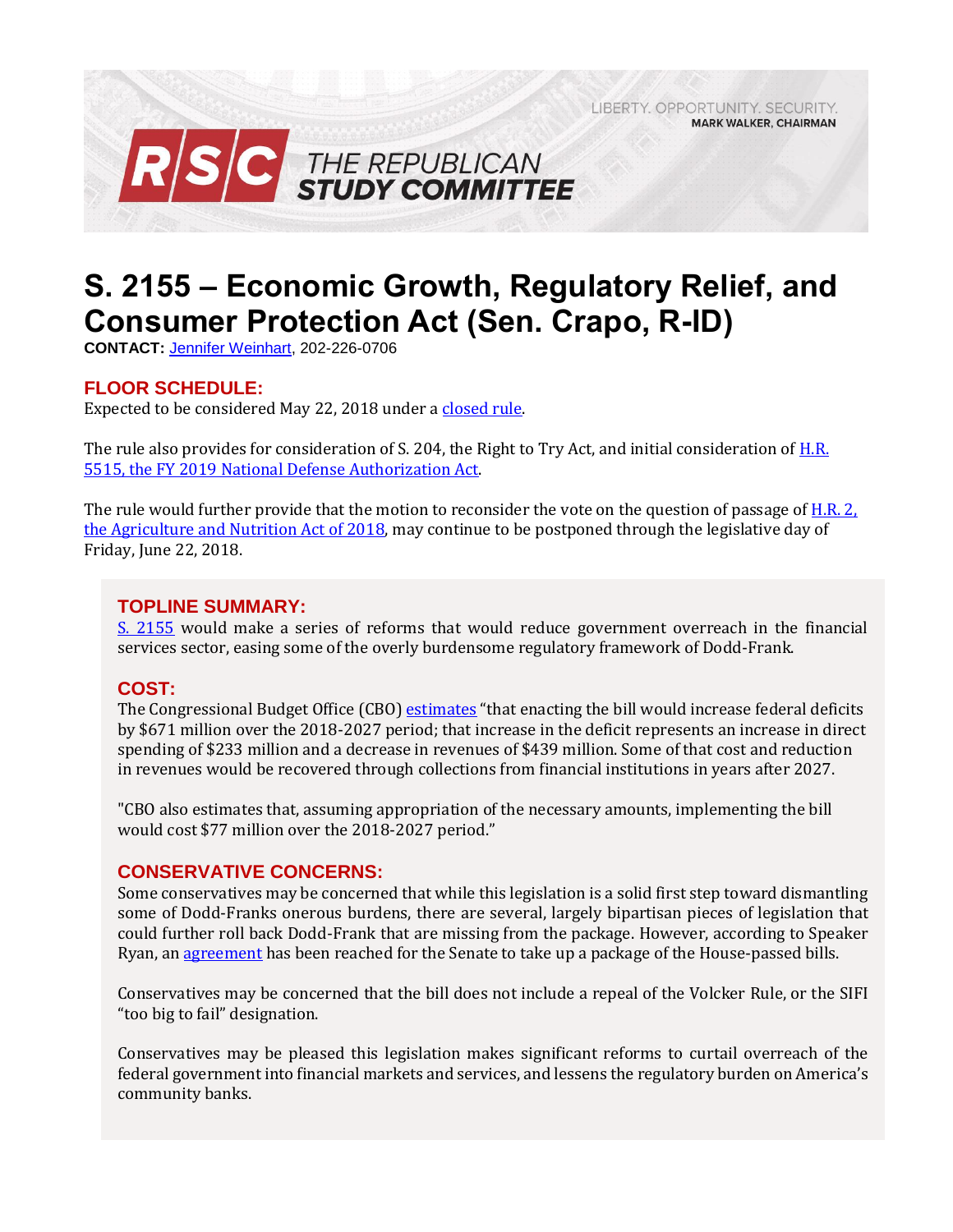**Expand the Size and Scope of the Federal Government?** The bill would roll back burdensome regulations imposed by Dodd-Frank.

**Encroach into State or Local Authority?** Section 213 would preempt state laws to establish a new federal standard permitting financial institutions to record a copy of a customer's driver's license when opening a new account on an online service.

Section 301 would increase protections on consumers' credit by requiring credit bureaus to maintain fraud alerts for a minimum of 1 year following a consumer informing the institution of suspected identity theft or fraud. Presently, credit bureaus are only required to keep this information for 90 days. It would also give a consumer unlimited ability to undertake and remove security freezes, preempting complicated state laws. It also required the Federal Trade Commission to set up a webpage to facilitate the requests of security freezes.

- **Delegate Any Legislative Authority to the Executive Branch?** No.
- **Contain Earmarks/Limited Tax Benefits/Limited Tariff Benefits?** No.

# **DETAILED SUMMARY AND ANALYSIS:**

#### **Title I: Improving Consumer Access to Mortgage Credit**

The goal of title I is to ease the regulatory burden in the mortgage lending industry, and to expand access to credit. Many mortgage lending standards instituted under Dodd-Frank have unnecessarily slowed the lending process and have restricted access to home financing.

Section 101 would provide for minimum standards for residential mortgage loans so that certain loans that are originated and held by an insured depository institution or credit union with less than \$10 billion in total consolidated assets would be considered qualified mortgages under the Truth in Lending Act (TILA), while still continuing consumer protections. The lender would be required to maintain documentation concerning a borrower's debts, incomes, and other resources.

Under Dodd-Frank, substantial changes have been made to the mortgage lending marketplace, requiring lenders to determine whether a borrower has the ability to repay at the time of lending. This could result in lawsuits and a lender paying damages to a borrower for failure to follow the ability to repay rule. To mitigate risk of frivolous lawsuits for lenders, Dodd-Frank provided a legal safe harbor to "Qualified Mortgages," providing the lender with a presumption of compliance with the ability to repay rule.

This subtitle would extend the legal safe harbor to creditors with residential loans held in the portfolio of the original creditor. If a loan is later sold, assigned, or transferred in certain circumstances, it loses this access to safe harbor.

This section is similar to section 516 of [H.R. 10](https://www.congress.gov/115/bills/hr10/BILLS-115hr10rfs.pdf) and to H.R. 2226, which passed the House by voice vote, and Section 15 of [H.R. 2133.](https://www.congress.gov/115/bills/hr2133/BILLS-115hr2133ih.pdf)

Section 102 would provide for donated appraisal services to eligible organizations that are eligible to receive tax-deductible contributions to be considered "customary and reasonable" under the Truth in Lending Act. Presently, appraisers meeting [certain](https://fas.org/sgp/crs/misc/R45073.pdf) criteria must be compensated at a customary and reasonable rate, so that they act independent of the interests of other involved parties. This requirement, however, has made it difficult for appraisers to donate services to organizations that can receive tax-deductible contributions.

This section is similar to section 591 of H.R. 10, and to Title 1 of <u>H.R. 2255</u>, which passed the House by voice vote.

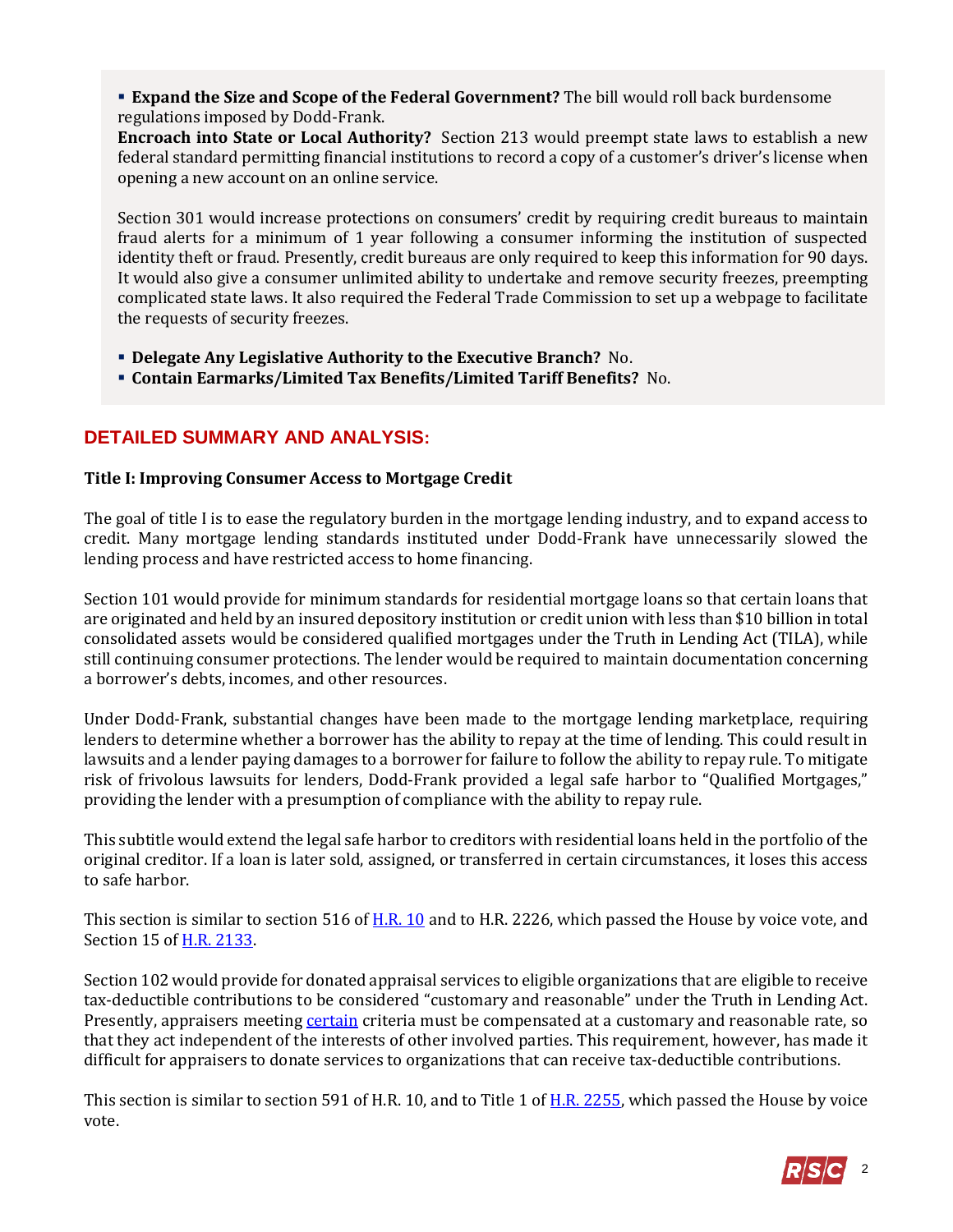Section 103 would address the shortage of appraisers in rural area by providing an exemption from appraisal requirements under the Financial Institutions Reform, Recovery, and Enforcement Act of 1989 for certain mortgage loans in rural areas valued at under \$400,000, if the mortgage originator attempted to contact three state-licensed or certified appraisers who could not complete the service in a reasonable time period.

This section is similar to H.R. 2133 an[d H.R. 3221.](https://www.congress.gov/115/bills/hr3221/BILLS-115hr3221rh.pdf)

Section 104 would provide an exemption from certain reporting requirements under the Home Mortgage and Disclosure Act for banks and credit unions. Small depository institutions that have originated fewer than 500 closed-end mortgages in each of the preceding two years and fewer than 500 open-end lines of credit in each of the preceding two years would be eligible, so long as they are in compliance with the Community Reinvestment Act.

This section is similar to section 579 of H.R. 10 and to [H.R. 2954,](https://www.congress.gov/bill/115th-congress/house-bill/2954?q=%7B%22search%22%3A%5B%22hr2954%22%5D%7D&r=1) which passed the House by a vote of 243- 185, and to H.R. 2133.

Section 105 would provide an exclusion to the definition of a member business loan for loans from credit unions to its members for non-owner-occupied one-to-four family residences under the Federal Credit Union Act.

Section 106 would permit state licensed mortgage loan originators (MLOs) that are licensed in one state to temporarily work in a new state or with a new financial institution while their license applications for the new state are pending. It would provide for restrictions on individuals with criminal records.

This section is similar to section 556 of H.R. 10, to [H.R. 3978,](https://www.congress.gov/bill/115th-congress/house-bill/3978?q=%7B%22search%22%3A%5B%22hr3978%22%5D%7D&r=1) which passed the House 271-145, and to [H.R.](https://www.congress.gov/bill/115th-congress/house-bill/2948?q=%7B%22search%22%3A%5B%22hr2948%22%5D%7D&r=1) [2948.](https://www.congress.gov/bill/115th-congress/house-bill/2948?q=%7B%22search%22%3A%5B%22hr2948%22%5D%7D&r=1)

Section 107 would amend the definition of "mortgage originator" under TILA to clarify that retailers of manufactured homes and their employees are not considered "loan originators" under CFPB rules if they do not receive compensation or financial gain for taking residential mortgage loan applications.

This section is similar to section 501 of H.R. 10 and to [H.R. 1699,](https://www.congress.gov/bill/115th-congress/house-bill/1699?q=%7B%22search%22%3A%5B%22hr1699%22%5D%7D&r=1) which passed the House by a vote of 256- 163.

Section 108 would provide an exemption from escrow requirements under TILA, for those community financial institutions for mortgage loans made by creditors with \$10 billion or less in assets that had originated 1,000 or fewer mortgages in the preceding year.

This section is similar to Title V subtitle G of the Financial CHOICE Act. It is also similar t[o H.R. 3971](https://www.congress.gov/bill/115th-congress/house-bill/3971?q=%7B%22search%22%3A%5B%22hr3971%22%5D%7D&r=1) which passed the House by a vote of 294-129, and H.R. 2133.

Section 109 would remove the three-day wait period required for TILA/RESPA mortgage disclosures if a consumer receives a second offer of credit that gives them a lower mortgage interest rate. It would also express a sense of Congress that the CFPB should clarify and provide additional guidance on the rule requiring lenders to use the TRID/RESPA disclosure form.

This section is similar to H.R. 2133.

#### **Title II: Regulatory Relief and Protecting Consumer Access to Credit**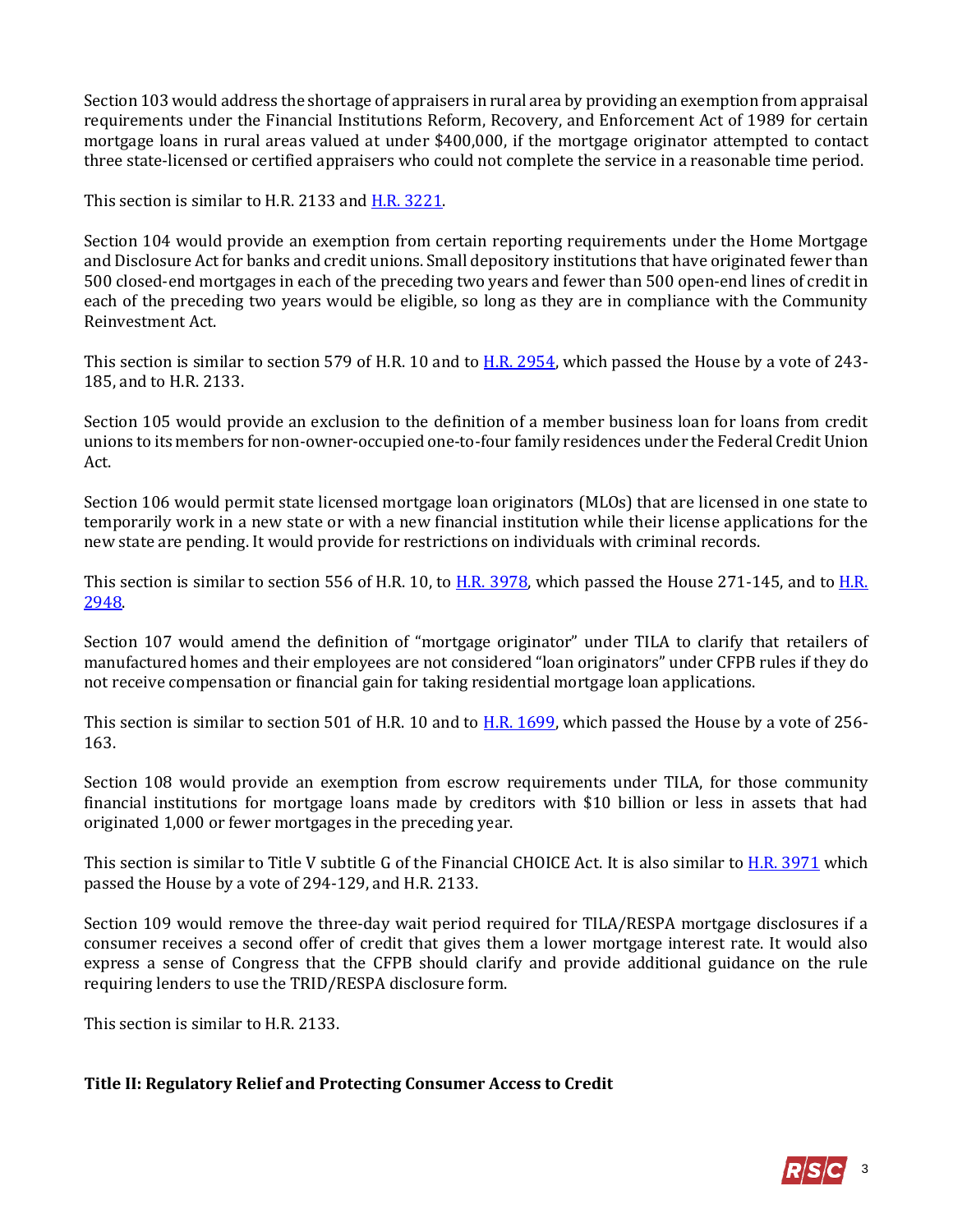Title II addresses regulatory relief for community banks that were subject to overregulation and increased compliance costs under Dodd-Frank. Community banks are more likely to provide loans based on relationships, and therefore serve as vital credit sources to the communities they serve and underserved populations.

Section 201 would require regulators to establish a Community Bank Leverage Ratio (CBLR), setting the ratio for well-capitalization of between eight percent and 10 percent capital to unweighted assets. Banks with less than \$10 billion in assets that maintain tangible equity in excess of the threshol[d would](https://fas.org/sgp/crs/misc/R45073.pdf) then be exempt from certain leverage and risk based capital requirements.

This section is similar to language found in sections 601 and 602 of the Financial CHOICE Act.

Section 202 would amend the Federal Deposit Insurance Act to exempt certain reciprocal deposits between banks from restrictions on funds deposited by deposit brokers, directly or indirectly.

This section is similar to section 14 of H.R. 2133.

Section 203 would exempt banks that have \$10 billion or less in assets, of which not more than five percent are trading liabilities, from the Volcker Rule (Section 13 of the Bank Holding Company Act).

The Volcker Rule, found in title XI of Dodd-Frank, [restricts](https://www.atr.org/financial-services-looks-repeal-volcker-rule-and-rein-dodd-frank) American banks from engaging in proprietary trading, limiting the amount of capital in the market, reducing the depth, liquidity, and stability of the market. Proponents of the Volcker Rule believed this was a way to stop risky or speculative trading with customer deposits. Some naively believed this, rather than the collapse of the housing market, led to the 2008 financial crisis.

This legislation is similar to [H.R. 4790.](https://www.congress.gov/bill/115th-congress/house-bill/4790?q=%7B%22search%22%3A%5B%22H.R.+4790%22%5D%7D&r=1) Similar language can be found in section IX of the Financial CHOICE Act.

Some conservatives may be concerned that this legislation does not fully repeal the Volcker Rule, unlike the Financial CHOICE Act.

Section 204 would amend the Bank Holding Company Act to remove naming restrictions under certain circumstances, allowing certain funds to share names with their bank-affiliated investment adviser.

This language is similar to [H.R. 3093,](https://www.congress.gov/bill/115th-congress/house-bill/3093?q=%7B%22search%22%3A%5B%22H.R.+3093%22%5D%7D&r=1) passed by the House by voice vote. It is also similar to H.R. 4790.

Section 205 would address financial reporting for small banks through shortening "call report" requirements. If would direct federal financial regulators to reduce the reporting requirements for banks with assets totaling under \$5 billion and that satisfy other criteria. This would apply to reports due in the first and third quarters.

Under current law, banks must file Consolidated Reports of Condition and Income (also called "Call Reports") with the Federal Financial Institutions Examination Council (FFIEC) four times per year. According to a report from the [Treasury](https://www.treasury.gov/press-center/press-releases/Documents/A%20Financial%20System.pdf), "Currently, the bank Call Report form is over 80 pages and contains a substantial amount of data fields which are not applicable to community banks and their business model."

This section is similar to section 566 of H.R. 10. It is also similar to H.R. 4725, which passed the House by voice vote.

Section 206 would permit federal savings associations that have less than \$20 billion in total assets to operate as covered savings associations, like national banks, without requiring them to go through the process of converting their charter.

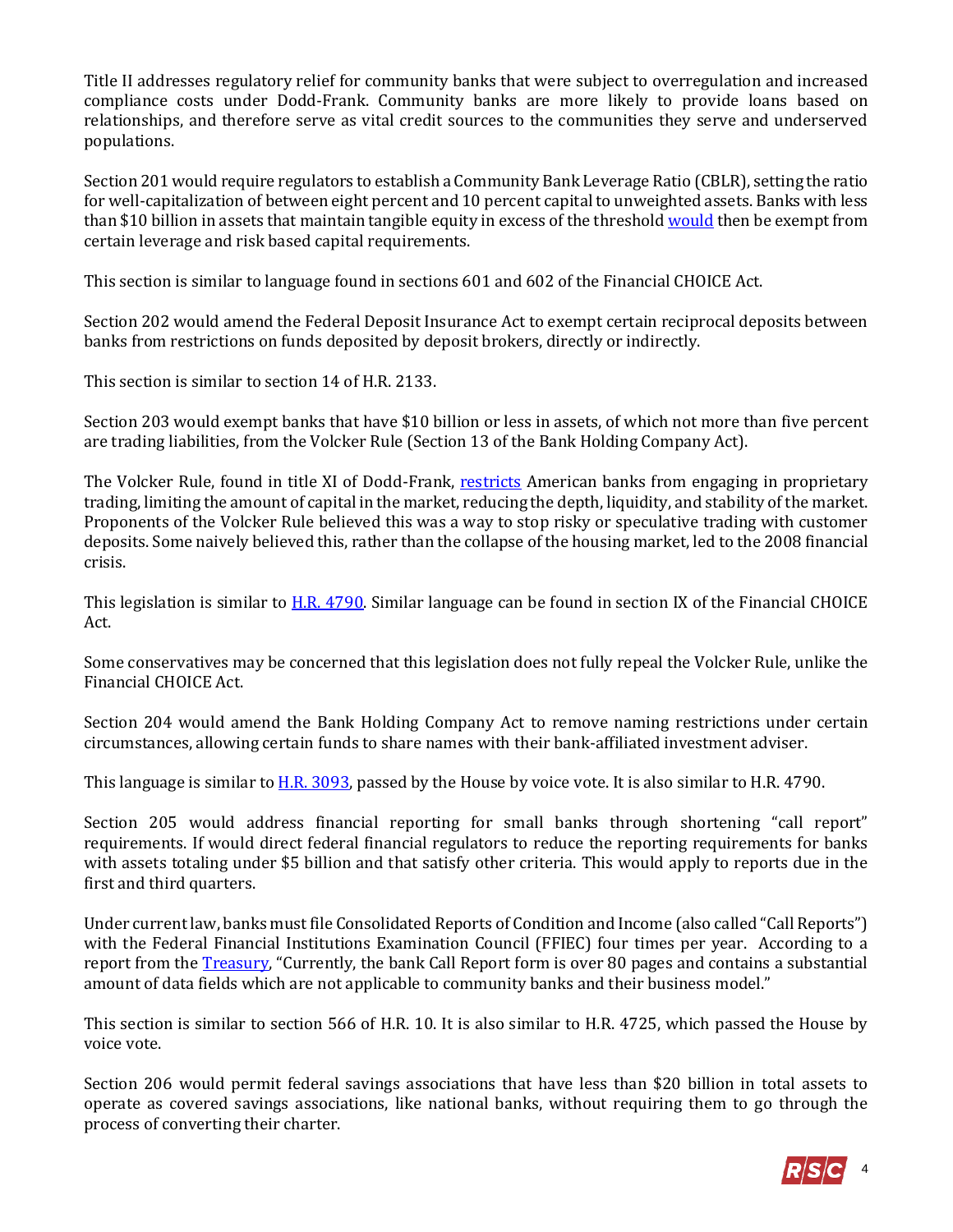The federal savings association that so chooses would have the same rights and privileges and be subject to the same duties, restrictions, penalties, liabilities, conditions, and limitations that would apply to a national bank. The covered savings association would be treated as a federal savings association for the purposes of governance, consolidation, merger, dissolution, and receivership. The federal savings association that makes such an election would be deemed to be approved unless the Comptroller of the Currency notifies the federal savings association otherwise.

This section is similar to section 566 of H.R. 10. It is also similar t[o H.R. 1426](https://www.congress.gov/bill/115th-congress/house-bill/1426?q=%7B%22search%22%3A%5B%22H.R.+1426%22%5D%7D&r=1) which passed by voice vote.

Section 207 would require the Federal Reserve to raise the ''Small Bank Holding Company Policy Statement on Assessment of Financial and Managerial Factors'' from \$1 billion to \$3 billion.

The Federal Reserve Small Bank Holding Company Policy Statement guideline was established in 1980 to allow small bank holding companies to be allowed certain levels of debt. In 2015, the allowable size of a small bank holding company was raised to \$1 billion from \$500 million by regulations promulgated by the Federal Reserve.

This section is similar to H.R. 4771 which passed the House by a [vote](http://clerk.house.gov/evs/2018/roll066.xml) of 280-139. It is also similar to section 526 of H.R. 10.

Section 208 would require the Expedited Funds Availability Act to apply to American Samoa, the Northern Mariana Islands, and Guam. The Expedited Funds Availability Act governs bank deposit availability.

Section 209 would ease regulatory overreach for small public housing agencies in rural areas and would provide for consolidated reporting for public housing agencies that operate in consortia, reduced administrative burdens, and shared waiting lists for public housing agencies.

Section 210 would permit well capitalized banks that have up to \$3 billion in assets to qualify for on-site examinations every 18 months, as opposed to every 12 months. Presently, only those banks that have less than \$1 billion in assets qualify for the 18-month cycle.

This section is similar to H.R. 5076.

Section 211 would create an international insurance advisory committee at the Federal Reserve. It would require financial regulators to report on the global insurance industry. It would also require a joint report on how proposed international insurance standards could impact the U.S. market in advance of entering into any agreements pertaining to international insurance standards.

This section is similar t[o H.R. 4537.](https://www.congress.gov/bill/115th-congress/house-bill/4537?q=%7B%22search%22%3A%5B%22H.R.+4537%22%5D%7D&r=1) It is also similar to section 1101 and 1102 of H.R. 10.

Section 212 would require the National Credit Union Association to publish and hold annual public hearings regarding its budget. It would require the NCUA to make its budget publicly available.

This is similar to section 541 of H.R. 10.

Section 213 would preempt state laws to establish a new federal standard permitting financial institutions to record a copy of a customer's driver's license when opening a new account on an online service.

Most states allow mobile banking apps to scan or copy a driver's license or other identification card in order to verify the customer's identity, allowing customers to open a new bank account or access banking services on mobile devices. However, according to the Committee Report for H.R. 1457, "Five states prohibit making and retaining copies of driver's licenses (Colorado, Kansas, Mississippi, North Dakota, and Tennessee) and

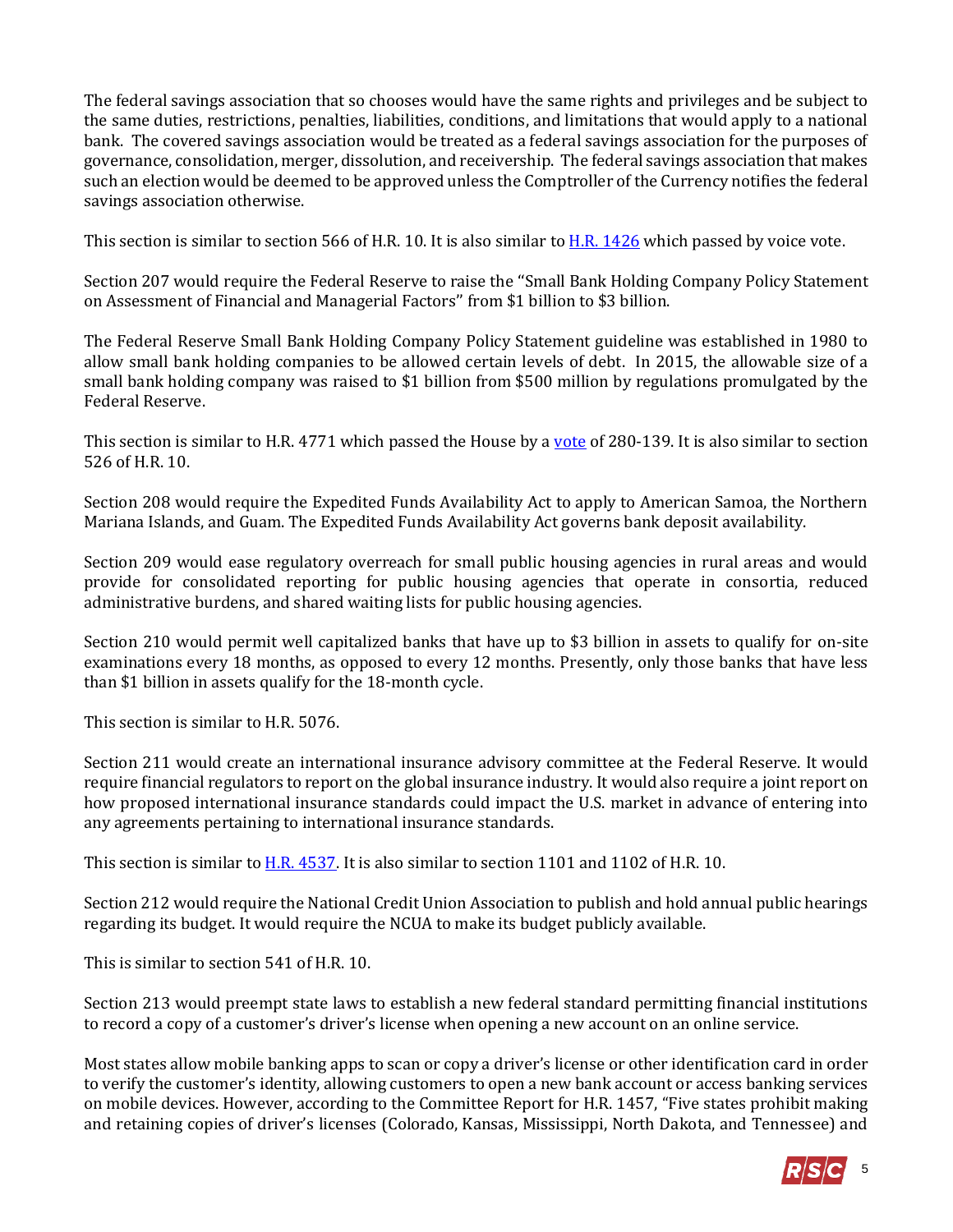two states prohibit swiping driver's licenses (Illinois and Oregon). Twelve additional states and the District of Columbia have potentially ambiguous laws (Arizona, California, Florida, Hawaii, Maine, Nebraska, New Hampshire, North Carolina, Oklahoma, Oregon, Rhode Island, and Vermont)."

This section is similar to H.R. 1457, which passed the House by a [vote](http://clerk.house.gov/evs/2018/roll046.xml) of 397-8.

Section 214 would allow certain credit facilities involved in the development and construction of property to be exempt from heightened risk weighting.

Under the Basel III framework, banks are required to maintain more capital in reserve when making High Volatility Commercial Real Estate (HVCRE) loans. [Typically,](https://www.finservblog.com/2017/07/h-r-2148-introduced-to-clarify-hvcre-rules/) non-HVCRE loans have a risk weight of 100 percent, and HVCRE loans have a risk weight of 150 percent. Determining HVCRE status is complicated, leading to uncertainty regarding the rules surrounding commercial real estate loans, which can in turn lead to an increase in costs for borrowers and lenders.

This section would clarify what qualifies as an HVCRE loan and would clarify capital requirements. Loans that may be designated as HVCRE loans are acquisition, developments, and construction loans (ADC loans). It would exempt from HVCRE designation those loans in which a borrower has contributed 15 percent equity based on the appraised value of the land, and not just the purchase price. This legislation would exempt loans made prior to January 1, 2015, as well as loans financing certain types of projects. These loans could then be reclassified as non-HVCRE ADC loans upon the substantial completion of construction or development of the property being financed and once the construction project begins to generate revenue to support a property's debt service and expenses.

This section is similar to H.R. 2148, which passed the House by voice vote.

Section 215 would address identity fraud, permitting the Social Security Administration to accept online signatures to verify identity.

Section 216 would require the Department of Treasury to submit a report to Congress regarding the risks to U.S. financial markets and financial institutions posed by cyber threats within one year following enactment.

Section 217 would decrease the amount of discretionary surplus funds that can be held at Federal Reserve Banks from \$7.5 billion to \$6.825 billion.

#### **Title III would address protections for veterans, consumers, and homeowners.**

Section 301 would increase protections on consumers' credit by requiring credit bureaus to maintain fraud alerts for a minimum of one year following a consumer informing the institution of suspected identity theft or fraud. Presently, credit bureaus are only required to keep this information for 90 days. It would also give a consumer unlimited ability to undertake and remove security freezes, preempting complicated state laws. It also required the Federal Trade Commission to set up a webpage to facilitate the requests of security freezes.

Section 302 would protect veterans' credit by amending the Fair Credit Reporting Act to prevent credit bureaus from submitting negative information to veterans' credit reports regarding certain adverse debt stemming from medical treatment. It would also establish a dispute process regarding veterans' medical debt and the creation of a database to facilitate the verification of whether or not the reported debt is medical debt.

Section 302 includes language similar to **H.R. 2683**.

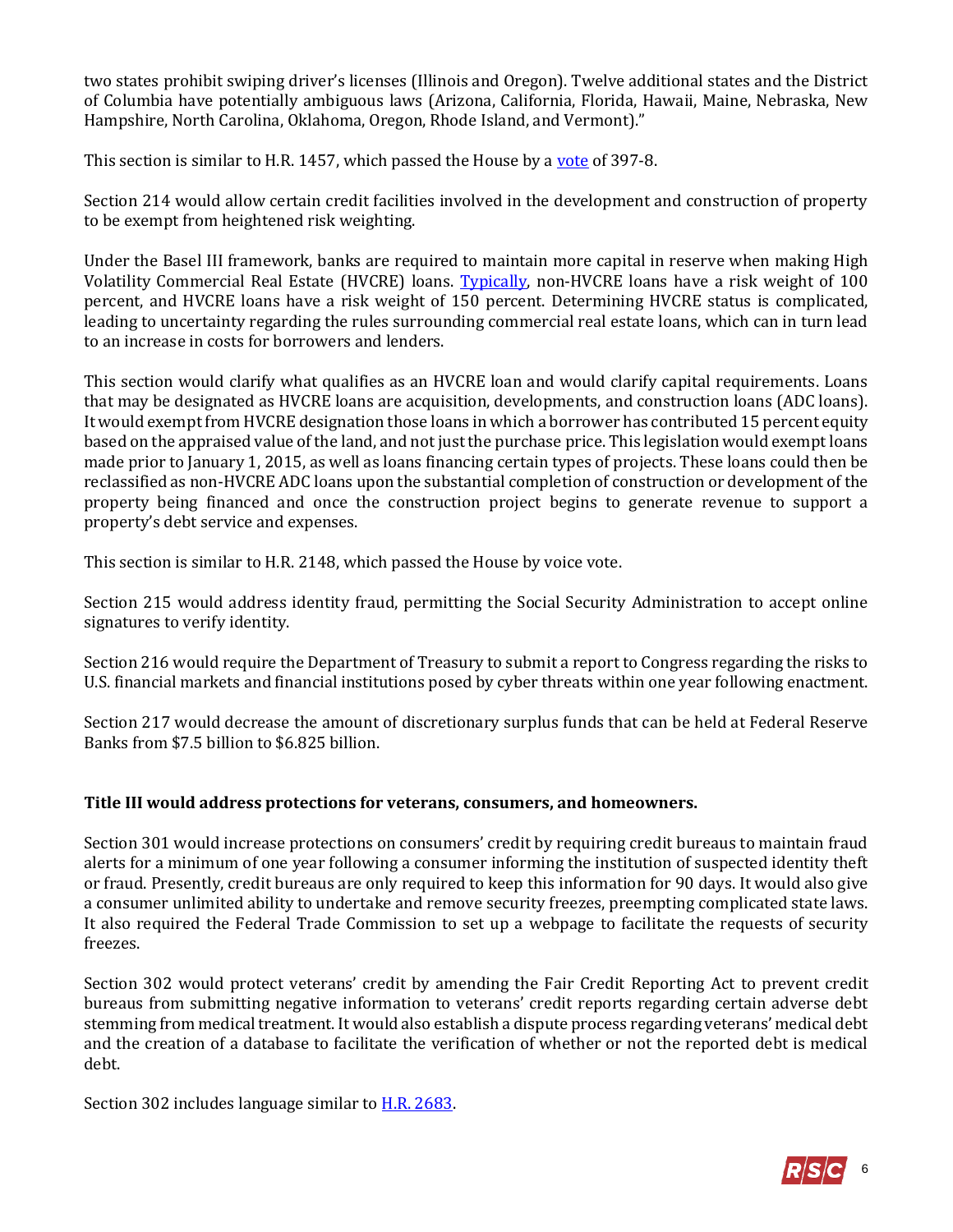Section 303 prevent certain employees of covered financial institutions that receive training on how to recognize and report the suspected exploitation of senior citizens from being held liable from disclosing the possible exploitation to the covered financial institution, so long as the disclosure was made in good faith and with reasonable care.

Seniors are a particularly vulnerable target for investment fraud. An estimated one-fifth of investors over the age of 65 are exploited. This section will enable covered financial institutions to provide protection to America's seniors and would promote training for employees in identifying suspected exploitation. Additionally, it would provide a safe harbor for covered financial institutions from liability resulting from their employee's disclosures of suspected exploitation, so long as the institution trained its employee on how to discern the exploitation of seniors and how to report a suspected exploitation.

This section is similar sections 491-493 of H.R. 10, an[d to H.R. 2255](https://www.congress.gov/bill/115th-congress/house-bill/2255?q=%7B%22search%22%3A%5B%22H.R.+2255%22%5D%7D&r=1) which passed the House by voice vote.

Section 304 would permanently restore the Protecting Tenants at Foreclosure Act, which restricted the ability to evict tenants when a property was foreclosed upon.

Section 305 would permit the Treasury Department to help homeowners to remediate lead and asbestos hazards in residential properties.

Section 306 would provide for the streamlining of the [Family Self-Sufficiency Program,](https://www.hud.gov/program_offices/public_indian_housing/programs/hcv/fss) to allow for housing choice voucher programs and public housing accounts could be combined. These accounts are currently maintained separately. It would also allow for the program to be expanded to tenants that receive assistance to live in privately owned properties.

The Department of Housing and Urban Development (HUD) Family Self-Sufficiency (FSS) program provides incentives for recipients of housing benefits to move off of welfare and into self-sufficiency.

Participants in the program sign a contract agreeing that the head of the household will seek and maintain employment and that all members of the household will be welfare-free for the twelve months prior to the end of the contract, along with specific action steps needed to meet these goals along the way. In return, increases in rent that are due to increases in income are deposited into an interest bearing escrow account which can be accessed by the family once the terms of the contract are completed. The program is administered by local public housing authorities and is available to Public Housing residents, Housing Choice Voucher (HCV) program participants, residents of NAHASDA-assisted housing, and residents of project based rental assistance (PBRA) projects.

This section would include eligibility for PBRA residents into the permanent FSS program; under current law, PBRA resident are only eligible through 2018.

The section would require public housing agencies to continue operating FSS programs for at least the number of families that the agency was required to serve. The required number of families would be reduced by an amount equal to the number of families that fulfil their obligations under the contract of participation after October 21, 1998. The bill would require the HUD Secretary to provide an exemption from the requirement to carry out a program if requested by a local housing agency and the Secretary determines that implementation is not feasible due to local circumstances.

The section would prohibit the termination of housing assistance as a consequence for failure to comply with the terms of a FSS contract or for successful completion of the program. Under current law, contracts were required to provide that the public housing agency could terminate Section 8 housing assistance if it determined the family has failed to comply with the requirements of the contract without good cause and after an administrative grievance procedure.

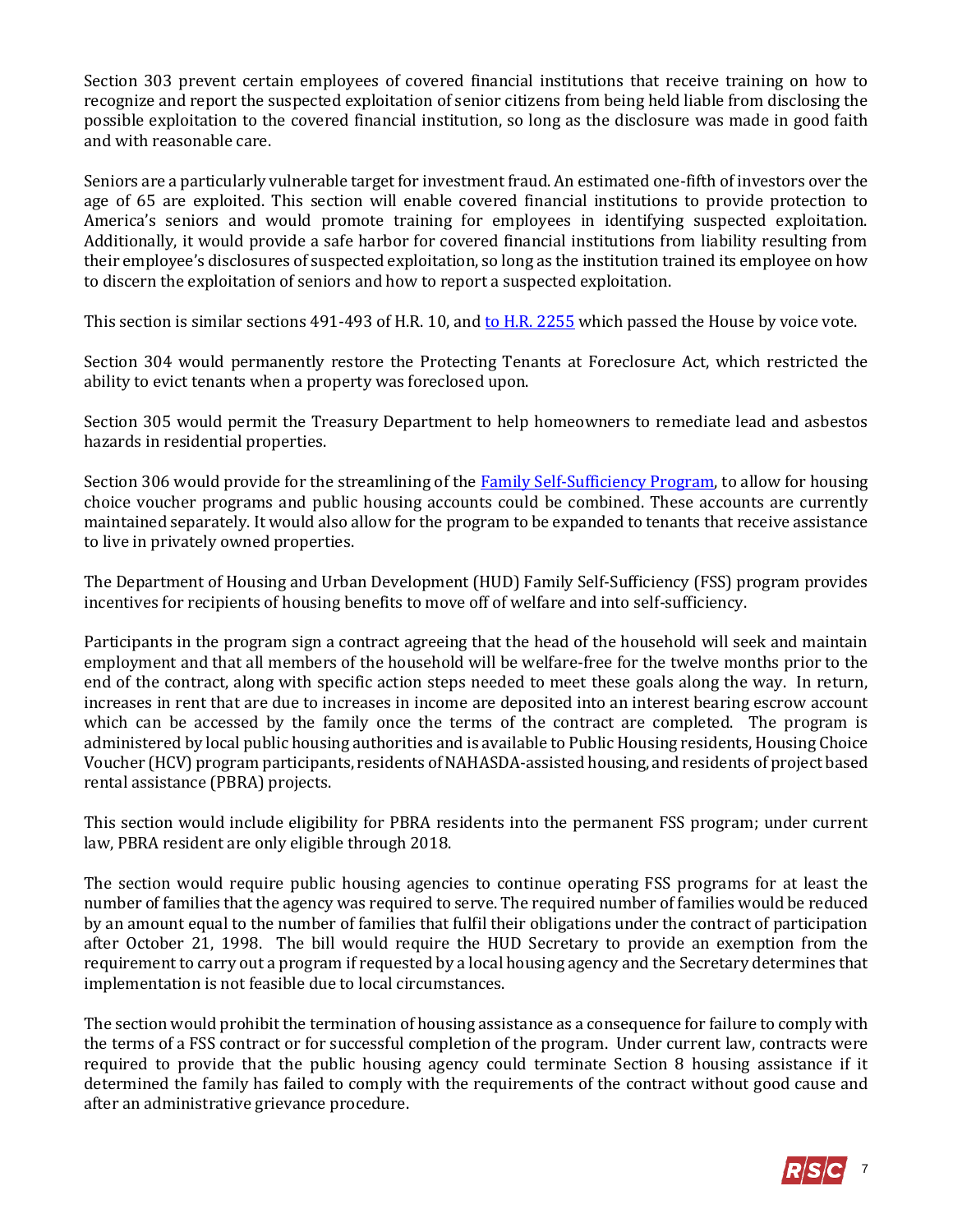It would add attainment of a high school equivalency certificate, education in pursuit of a postsecondary degree or certification, financial literacy, and homeownership education and assistance to the list supportive services that public housing agencies are required to help coordinate for FSS participants.

It would require one member of the household to "seek and maintain suitable employment" as a condition of the contract of participation.

It would provide that the amounts in escrow accounts that are forfeited due to families not completing their contracts shall be used by public housing agencies for the benefit of participating families in good standing.

This section is similar to  $\underline{H.R. 4258}$ , which passed the House by a [vote](http://clerk.house.gov/evs/2018/roll022.xml) of 412-5.

Section 307 would amend the Truth in Lending Act to require the CFPB to issue regulations so that consumer protections are extended to Property Assessed Clean Energy Loans. Creditors would be required to consider a borrower's ability to repay prior to financing.

Section 308 would require the GAO to conduct a study and report on the consumer reporting industry.

Section 309 would protect veterans from predatory lending by requiring lenders to show a net tangible benefit to refinancing housing loans obtained through the Department of Veterans Affairs. This section would require an annual report on refinanced loans. It would further place restrictions on new loans to prevent unreasonable costs.

Section 310 would require Fannie Mae and Freddie Mac to take applications to evaluate their uses of credit scores in mortgage underwriting. It would further [require](https://fas.org/sgp/crs/misc/R45073.pdf) Fannie and Freddie to establish approval procedures for their credit score systems. The Federal Housing Finance Agency would be permitted to provide additional standards.

Section 311 would require the GAO to study and issue a report on the rate of foreclosures, the rate of return for housing developers, the rate of delinquencies, the rate of homeownership, and the rate of defaults on federally issued mortgages in Puerto Rico following Hurricane Maria.

Section 312 would require the Secretary of Housing and Urban Development to issue a report on policies pertaining to children's lead-based paint hazard prevention and abatement.

Section 313 would make permanent the one year protection enjoyed by active service members against the sale, foreclosure, or seizure of a mortgaged property, making certain provisions of the Servicemembers Civil Relief Act permanent.

#### **Title IV would provide regulatory relief for larger banks.**

Section 401 would increase the threshold for enhanced prudential standards from \$50 billion to \$250 billion. Banks holding between \$50 and \$100 billion in assets would be automatically, immediately exempt. Those with assets between \$100 billion and \$250 billion would still be subject to periodic supervisory stress tests. The Fed could still require increased individual enhanced prudential standards if necessary for financial stability. For banks with more than \$100 billion, this section would go into effect in 18 months. This section would increase the asset threshold for required annual company-run stress tests from \$10 billion to \$250 billion.

Generally, most people agree the \$50 billion threshold for enhanced prudential standards is far too low as it provides a dramatically enhanced regulatory cost for regional banks that are not actually systemically important.

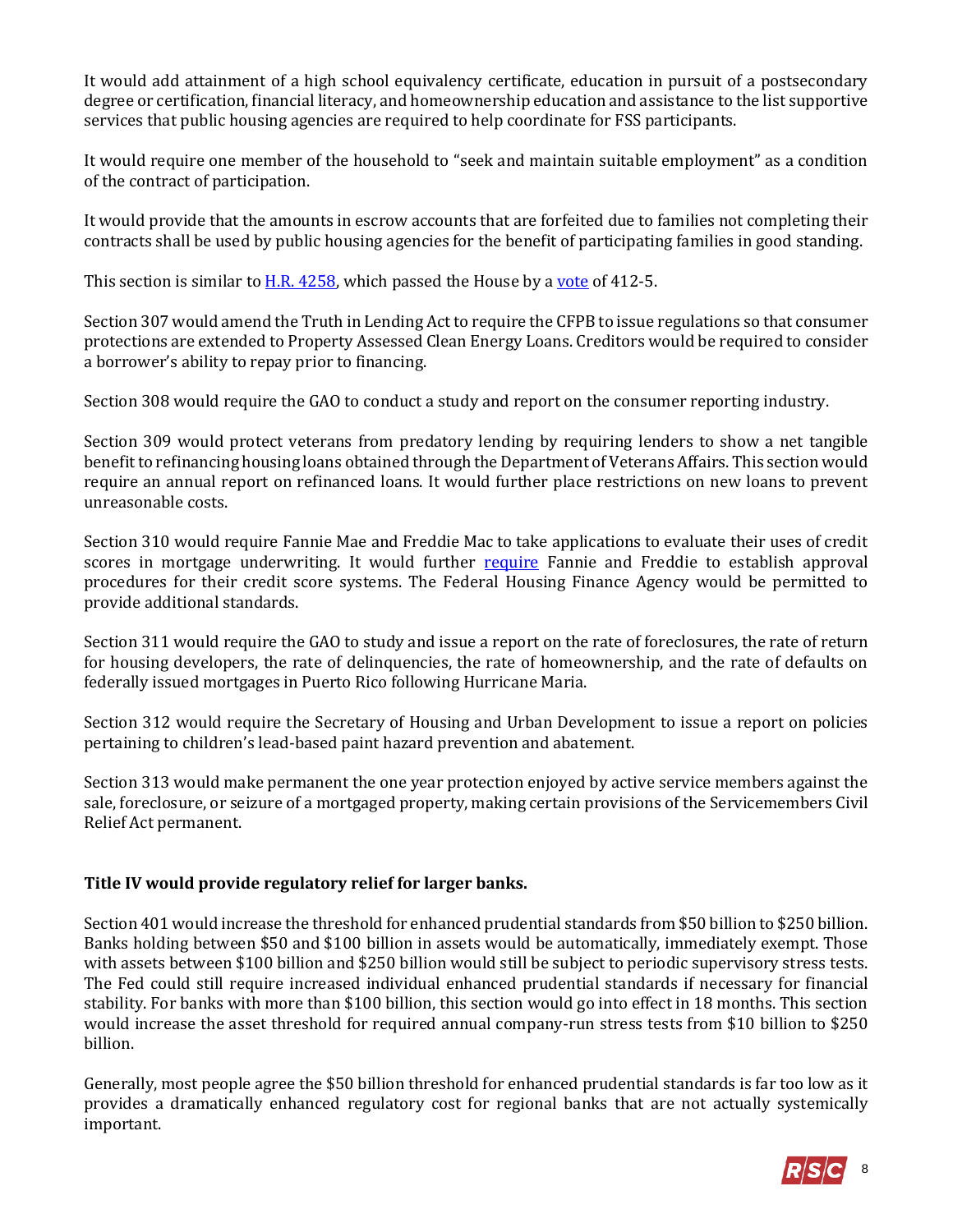This section includes text similar t[o H.R. 3312,](https://www.congress.gov/bill/115th-congress/house-bill/3312?q=%7B%22search%22%3A%5B%22H.R.+3312%22%5D%7D&r=1) which passed the House by [a vote](http://clerk.house.gov/evs/2017/roll694.xml) of 288-130[, H.R. 4292,](https://www.congress.gov/bill/115th-congress/house-bill/4292?q=%7B%22search%22%3A%5B%22H.R.+4292%22%5D%7D&r=1) which passed the House by a [vote](https://www.congress.gov/bill/115th-congress/house-bill/4292/all-actions?overview=closed&q=%7B%22roll-call-vote%22%3A%22all%22%7D) of 414-10, an[d H.R. 4293.](https://www.congress.gov/bill/115th-congress/house-bill/4293?q=%7B%22search%22%3A%5B%22H.R.+4293%22%5D%7D&r=1)

Some conservatives may be concerned this legislation does not eliminate the SIFI "too big to fail" designation.

Section 402 would require the appropriate Federal banking agencies to amend the supplementary leverage ratio (SLR) final rule to exempt funds of custodial banks that are deposited in central banks from generally being taken into account when determining their SLR.

While custodial banks generally perform unique services, they are typically subject to similar regulatory requirements of all other banks. Because these banks operate differently, they find they are disproportionately burdened with rules regarding leverage ratios that don't take into account risk.

This section is similar t[o H.R. 2121.](https://www.congress.gov/bill/115th-congress/house-bill/2121?q=%7B%22search%22%3A%5B%22H.R.+2121%22%5D%7D&r=1)

Section 403 would address municipal bonds under the liquidity coverage ratio. This section would direct federal banking agencies to treat any liquid, readily marketable, investment grade municipal bond as no lower than a high-quality level 2B asset under the liquidity coverage ratio rules.

Following the 2008 economic crisis Federal banking regulations required all banks have enough High Quality Liquid Assets (HLQAs) to cover cash outflows for 30 days in the event of future financial crises. Under these new regulations, municipal bonds do not qualify as HLQAs, and are not included in the Liquidity Covered Ratio.

This legislation would, within 90 days following enactment, require regulators to include as HLQAs, any liquid, readily marketable, investment-grade municipal securities. The legislation would direct the Federal Deposit Insurance Corporation (FDIC), the Federal Reserve Board, and the Office of the Comptroller of Currency to classify these investment-grade municipal securities as HLQAs. It would classify investment grade municipal securities as no lower than level 2B HLQAs under the Liquidity Coverage Ratio Rule.

This section is similar t[o H.R. 1624,](https://www.congress.gov/bill/115th-congress/house-bill/1624?q=%7B%22search%22%3A%5B%22H.R.+1624%22%5D%7D&r=1) which passed the House by voice vote.

#### **Title V would address regulatory relief to capital markets.**

Section 501 would amend the Securities Act of 1933 to amend the "blue sky" exemption for securities traded on the New York Stock Exchange, the American Stock Exchange, and NASDAQ. Instead, it would extend the "blue sky" exemption to any security listed on a national securities exchange that is registered with the SEC and has listing standards that have been approved by the SEC.

The federal "blue sky" exemption preempts state-level anti-fraud statutes that typically require the registration of securities offerings, brokers, and brokerage firms. These laws on the state-level regulate the offer and sale of securities, and allow states to bring actions against those that violate state securities laws. Under current law, states are preempted from restricting the sale of securities listed on the major exchanges, including the New York Stock Exchange, the American Stock Exchange, and NASDAQ, in addition to any national security exchange that the SEC determines is substantially similar to the three listed exchanges.

This section is similar to section 496 of H.R. 10[, H.R. 4546,](https://www.congress.gov/bill/115th-congress/house-bill/4546?q=%7B%22search%22%3A%5B%22H.R.+4546%22%5D%7D&r=1) and Title IV of [H.R. 3978,](https://www.congress.gov/bill/115th-congress/house-bill/3978?q=%7B%22search%22%3A%5B%22H.R.+3978%22%5D%7D&r=1) which passed the House by a [vote](http://clerk.house.gov/evs/2018/roll077.xml) of 271-145.

Section 502 would require the SEC to issue a report on the effects of algorithmic trading.

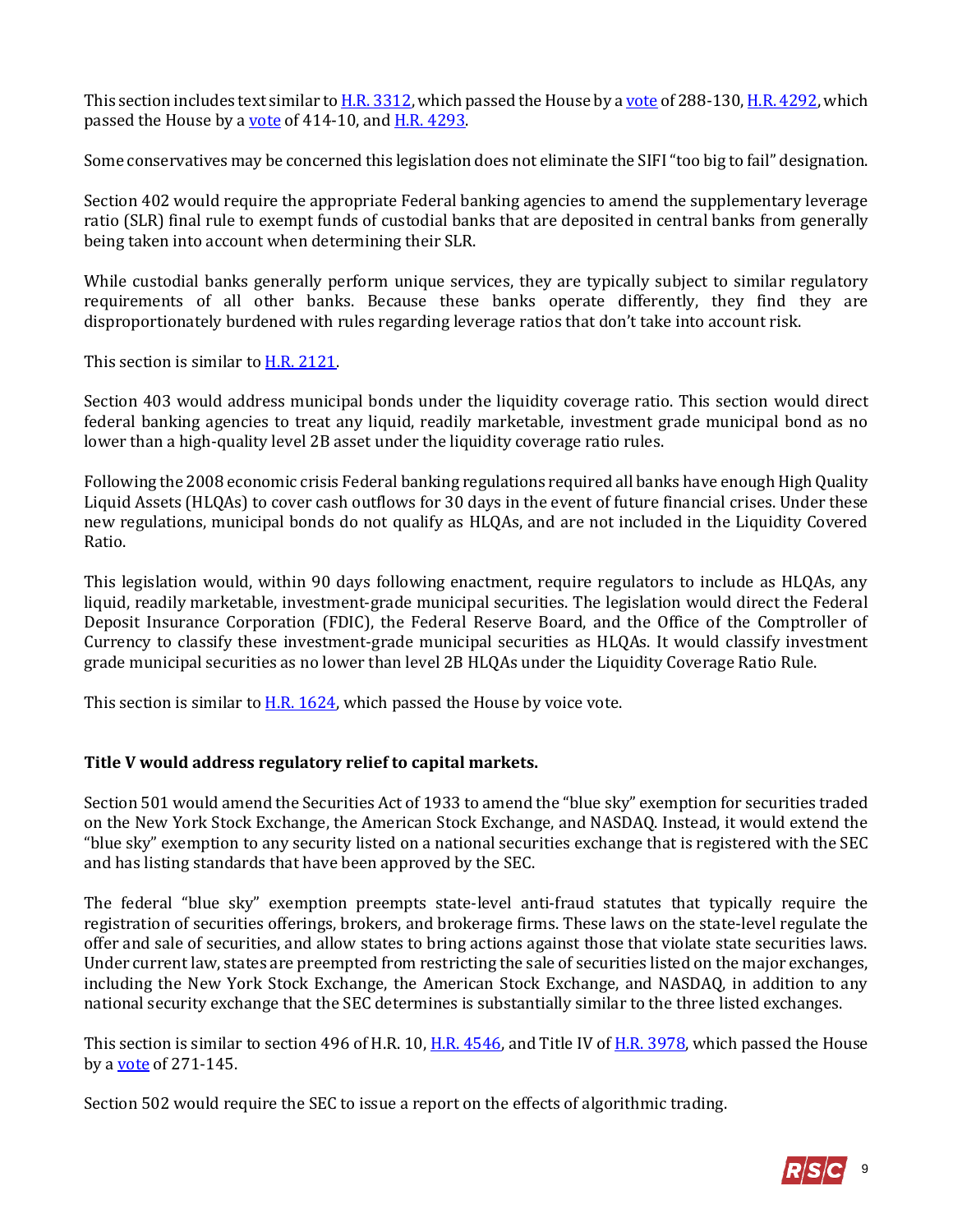Section 503 would amend the Small Business Investment Incentives Act to require the SEC to review its annual government-business forum's findings and recommendations, and issue public statements assessing them and detailing any action it intends to take pursuant to the findings and recommendations.

Section 504 would amend the Investment Company Act of 1940 to provide an increase to the investor limitation from 100 to 250 persons for qualifying venture capital funds, so long as it had no more than \$10 million in invested capital before initiating requirements under the Investment Company Act. Currently, the act limits the number of investors for qualifying venture capital funds to 100 persons in order to be exempt from SEC registration.

This section is similar to section 471 of H.R. 10 and to **H.R. 1219**, which [passed](http://clerk.house.gov/evs/2017/roll221.xml) the House 417-3.

Section 505 would require the Securities and Exchange Commission (SEC) to offset future fees and assessments from a national securities exchange or association if the SEC is informed within 10 years that the entity has overpaid its fees and assessments.

This section is similar to section 416 of H.R. 10 and to [H.R. 1257.](https://www.congress.gov/bill/115th-congress/house-bill/1257?q=%7B%22search%22%3A%5B%22H.R.+1257%22%5D%7D&r=1)

Section 506 would amend the Investment Company Act of 1940 so that it applies to investment companies incorporated in U.S. territories, giving them three years to comply.

This section is similar to **H.R. 1366**, which passed the House by voice vote.

Section 507 would increase from \$5 million to \$10 million the amount of sales before an issuer needs to disclose additional information like risk factors, certain financial statements, and the plans under which offerings are made.

Under current law, an issuer is required to provide further disclosures to investors, like risk factors, if an issuer sells more than \$5 million of securities, in aggregate, over a consecutive 12-month period. This legislation would increase the disclosure level to \$10 million of aggregate sales over a consecutive 12month period. The SEC would be required to index the aggregate sales price for inflation every five years, so that it reflects the change in the Consumer Price Index for All Urban Consumers.

Rule 701 was issued by the SEC in order to allow private companies to sell securities to employees as part of their compensation packages. In 1999, the SEC introduced the disclosure requirements for sales in excess of \$5 million. According to the committee report, this rule "restricts the aggregate offering price of securities subject to outstanding offers and the amount sold in the preceding 12 months to no more than \$5 million dollars." By amending the disclosure trigger amount, the legislation would let employees of private businesses take advantage of the registration exemptions and shareholder provisions issued in the Jumpstart Our Business Startups Act.

This section is similar to section 406 of H.R. 10 and to  $H.R. 1343$ , which passed the House by [a vote](http://clerk.house.gov/evs/2017/roll216.xml) of 331-46.

Section 508 would amend the Securities and Exchange Commission's (SEC) Regulation A+ to expand eligibility for the expedited securities issuance process under the JOBS Act to companies that are already fully reporting companies.

As created by the JOBS Act, Regulation  $A +$  is divided into tiers: Tier I allows an issuer to raise up to \$20 million within a 12-month period, while Tier II would allow an issuer to raise up to \$50 million within a 12month period. Tier II is ofte[n used](https://www.crowdfundinsider.com/2017/07/118889-new-improved-reg-may-soon-available-publicly-traded-firms/) by smaller issuers because of its more favorable standards necessary for raising capital. Currently, "fully reporting" companies are not permitted to use the Regulation A+

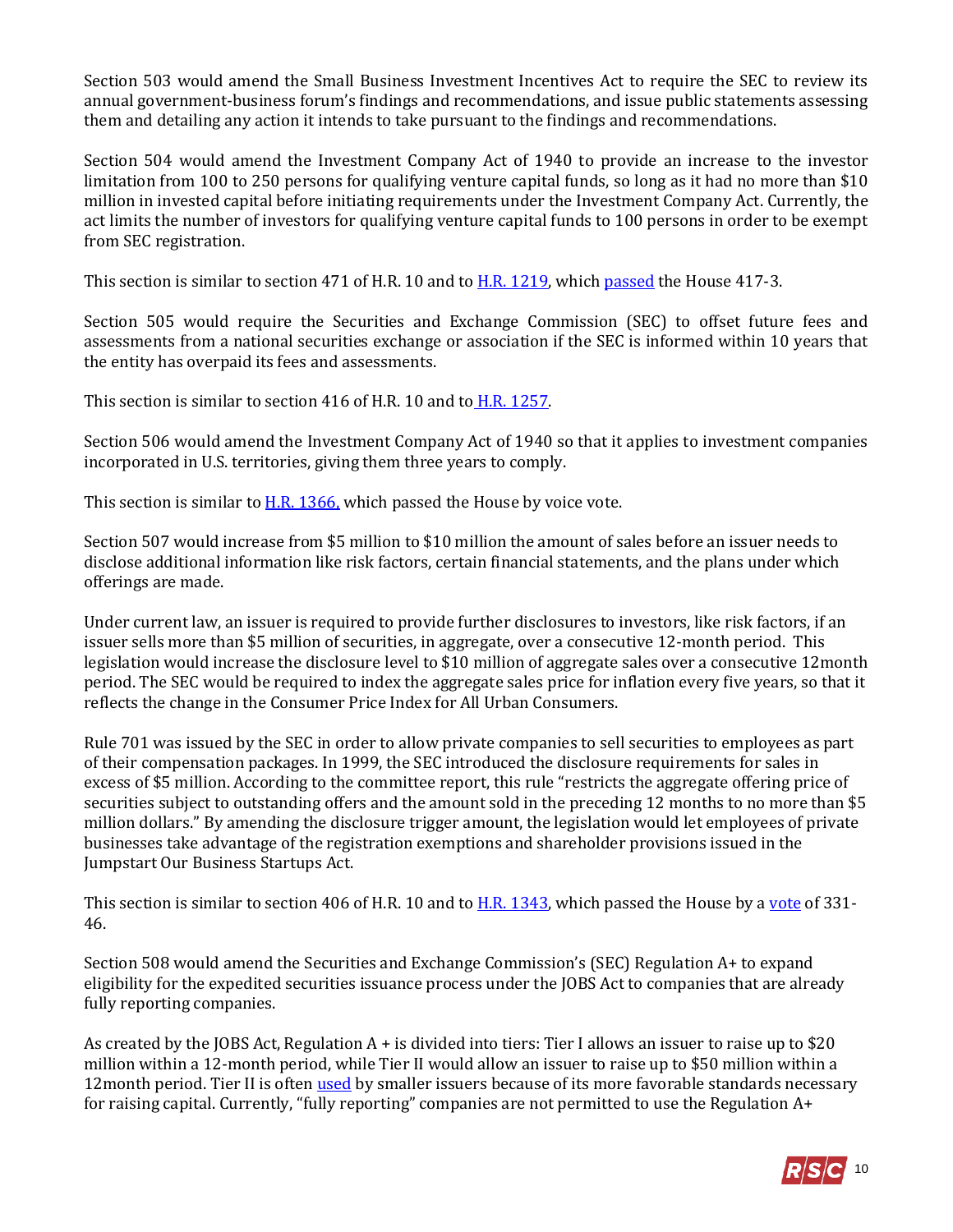registration requirement exemptions - this section would allow all companies, including smaller fully reporting companies, to benefit as well and would establish a smoother SEC review process.

This section is similar t[o H.R. 2864,](https://www.congress.gov/bill/115th-congress/house-bill/2864?q=%7B%22search%22%3A%5B%22H.R.+2864%22%5D%7D&r=1) which [passed](http://clerk.house.gov/evs/2017/roll440.xml) the House 403-3.

Section 509 would require the Securities and Exchange Commission (SEC) to revise registration rules allow a [closed end company](https://www.gpo.gov/fdsys/pkg/USCODE-2015-title15/pdf/USCODE-2015-title15-chap2D-subchapI-sec80a-4.pdf) to use the securities offering and proxy rules available to other securities issuers.

This is similar to section 499A of H.R. 10 and to  $H.R.$  4279, which passed the House by a [vote](http://clerk.house.gov/evs/2018/roll025.xml) of 418-2.

#### **Title VI would provide protections for student borrowers.**

Section 601 would prevent private student lenders from accelerating a debt collection against a student or declaring default in the event of a co-signer's death or bankruptcy. It would also release the obligations of a co-signer on a private student loan, in the event of the student borrower's demise.

Section 602 would provide for the removal of a reported default from a credit report for private student borrowers if they can demonstrate they completed a rehabilitation program. It would also require a GAO study.

Section 603 would require the Treasury Financial Literacy and Education Commission to create non-binding best practices for higher learning institutions pertaining to methods for teaching financial literacy, and for informing and helping students when making borrowing decisions.

#### **GROUPS IN SUPPORT**

[FreedomWorks](http://d7.freedomworks.org.s3.amazonaws.com/KVN_05_22_2018_Economic_Growth_Regulatory_Relief_and_Consumer_Protection_Act_S.%202155.pdf) – Key Vote Yes [Heritage Action for America](https://freedompartners.org/press/freedom-partners-commends-houses-flexibility-on-dodd-frank-reform/) – Key Vote Yes [Independent Community Bankers of America-](http://www.icba.org/docs/default-source/icba/advocacy-documents/letters-to-congress/18-05-21_2155keyvoteltr.pdf?sfvrsn=0) Key Vote Yes [US Chamber of Commerce](https://www.uschamber.com/sites/default/files/180521_kv_s2155_economicgrowthregulatoryreliefandconsumerprotection_house.pdf) – Key Vote Yes [Coalition letter of state bankers associations](https://www.aba.com/Advocacy/LetterstoCongress/Documents/State-Association-Letter-S2155.pdf) [Freedom Partners](https://freedompartners.org/press/freedom-partners-commends-houses-flexibility-on-dodd-frank-reform/) [Credit Union National Association](file:///C:/Users/alexa.walker/Downloads/2155%20letter%20to%20Speaker%20Ryan%20and%20Leader%20Pelosi.pdf) [American Bankers Association](https://www.aba.com/Advocacy/LetterstoCongress/Documents/Support-S2215-House-Consideration-051818.pdf) [Americans for Tax Reform](https://www.atr.org/atr-broadly-supports-sen-crapos-banking-reform-legislation) [BB&T Corporation, Capital One Financial Corporation, The PNC Financial Services Group, Inc., U.S.](https://financialservices.house.gov/blog/?postid=403467)  [Bankcorp](https://financialservices.house.gov/blog/?postid=403467) [Financial Services Roundtable](http://www.fsroundtable.org/bipartisan-crapo-regulatory-modernization-bill-will-boost-economic-growth/) [Independent Insurance Agents and Brokers of America, National Association of Mutual Insurance](https://financialservices.house.gov/blog/?postid=403467)  [Companies, and the Property Casualty Insurers Association of America](https://financialservices.house.gov/blog/?postid=403467) [National Association of Federally-Insured Credit Unions](https://www.nafcu.org/newsroom/nafcu-anticipates-historic-house-vote-s-2155-today) [Mortgage Bankers Association](https://www.mba.org/mba-newslinks/2018/may/mba-newslink-monday-5-21-18/residential/the-week-ahead) [National Association of Home Builders](https://www.banking.senate.gov/imo/media/doc/Support_NAHB%2011-28-17.pdf) [National Federation of Independent Business](https://www.banking.senate.gov/imo/media/doc/key-vote-nfib-3-8-18.pdf)

## **COMMITTEE ACTION:**

S. 2155 was introduced on November 16, 2017, and was referred to the Senate Committee on Banking, Housing, and Urban Affairs. It passed the Senate by a [vote](https://www.senate.gov/legislative/LIS/roll_call_lists/roll_call_vote_cfm.cfm?congress=115&session=2&vote=00054) of 67-31.

#### **ADMINISTRATION POSITION:**

According to the [Statement of Administration Policy](https://www.whitehouse.gov/wp-content/uploads/2018/05/saps2155r_20180521.pdf), "If S. 2155 were presented to the President in its current form, his advisors would recommend he sign the bill into law."